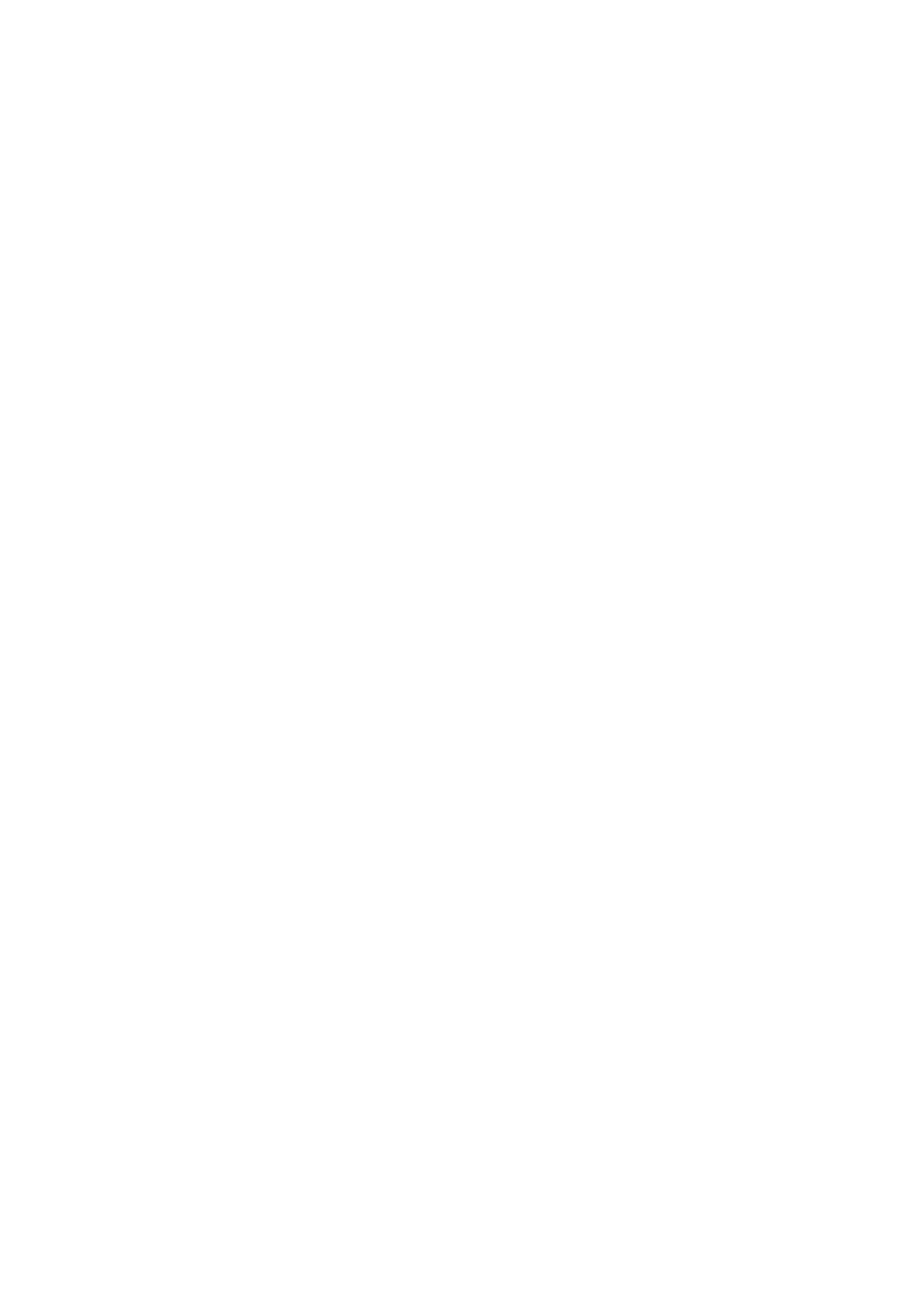

### CONGRATULATIONS ON YOUR NEW HWAM OUTDOOR PRODUCT

HWAM Outdoor consists, among other things, of a series of products in Corten steel — designed to create a beautiful out-of-doors room. Functionality, timeless design and good Danish quality go hand in hand.

The reddish-brown Corten steel provides a modern and cosy outdoor environment, the rusty red shades complementing the natural green colours and the cold stone colours perfectly.

Get more out of outdoor living. Enjoy the warmth and the fascinating view of the flames. Providing the setting for cosy get-togethers with family and friends, the outdoor fire pit FUEGO and the wood-burning stove CUBIS lend a wonderful warm atmosphere to your outof-doors room. Organise or divide your out-of-doors room with the MULTI-FLEX series, which can be combined in a myriad of ways.

Find inspiration and see the complete range at www.hwam.com/hwam-outdoor.

> Have fun with your new HWAM Outdoor product.

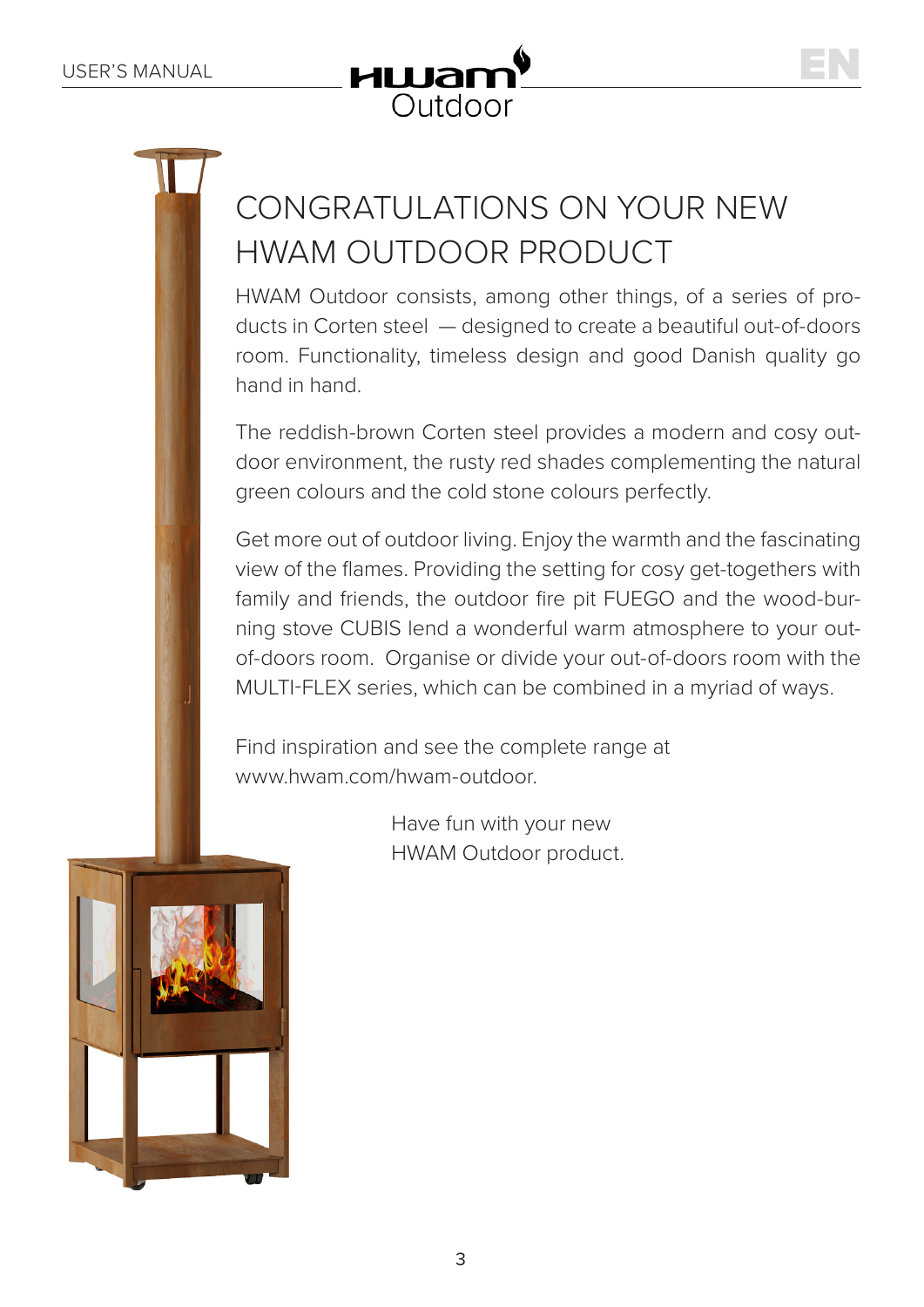

## **EN USER'S MANUAL**<br>Cutdoor

#### CUBIS — OUTDOOR WOOD-BURNING STOVE

CUBIS is a functional and decorative fireplace for your terrace or garden. Enjoy the dancing flames and the heat from all four corners.

CUBIS comes with a 2m two-piece chimney pipe and a chimney cowl. A damper in the lower pipe can be used to regulate chimney draft.

On the inside, CUBIS is clad with insulating stone (we recommend removing the cladding if the wood-burning stove will not be used for a long period of time to avoid too much moisture and frost damage)

NB! The handle may get hot. Always use a glove!

Be careful, all exterior surfaces will get hot.



#### ACCESSORIES – BASE WITH WHEELS

Make CUBIS mobile by placing it on a base with wheels. The stove can now be moved about the terrace.

#### PLACEMENT

Place your CUBIS stove on a level and stable surface. Take the same precautions as with any open fire. Keep a good distance and do not place the CUBIS stove on or close to combustible material. Always observe the rules and requirements for open fire safety laid down by the local and national authorities

#### MAINTENANCE

Clean the glass before each ignition to get the best experience of the flames. When the stove is cold and there are no more embers left, use a shovel to empty out the ash. Please remember that there may still be embers long after the fire has died.

#### GOOD LIGHTING TIPS

- Use finely divided kindling and patent fuel to start the fire.
- Always use dry firewood. Wet firewood produces smoke.
- Do not use too large pieces of firewood. Large pieces of firewood will cool the fire and produce more smoke.
- Fire sensibly and carefully.
- Do not leave the fire out of sight while there are still flames.
- Always keep some water nearby as a safety precaution.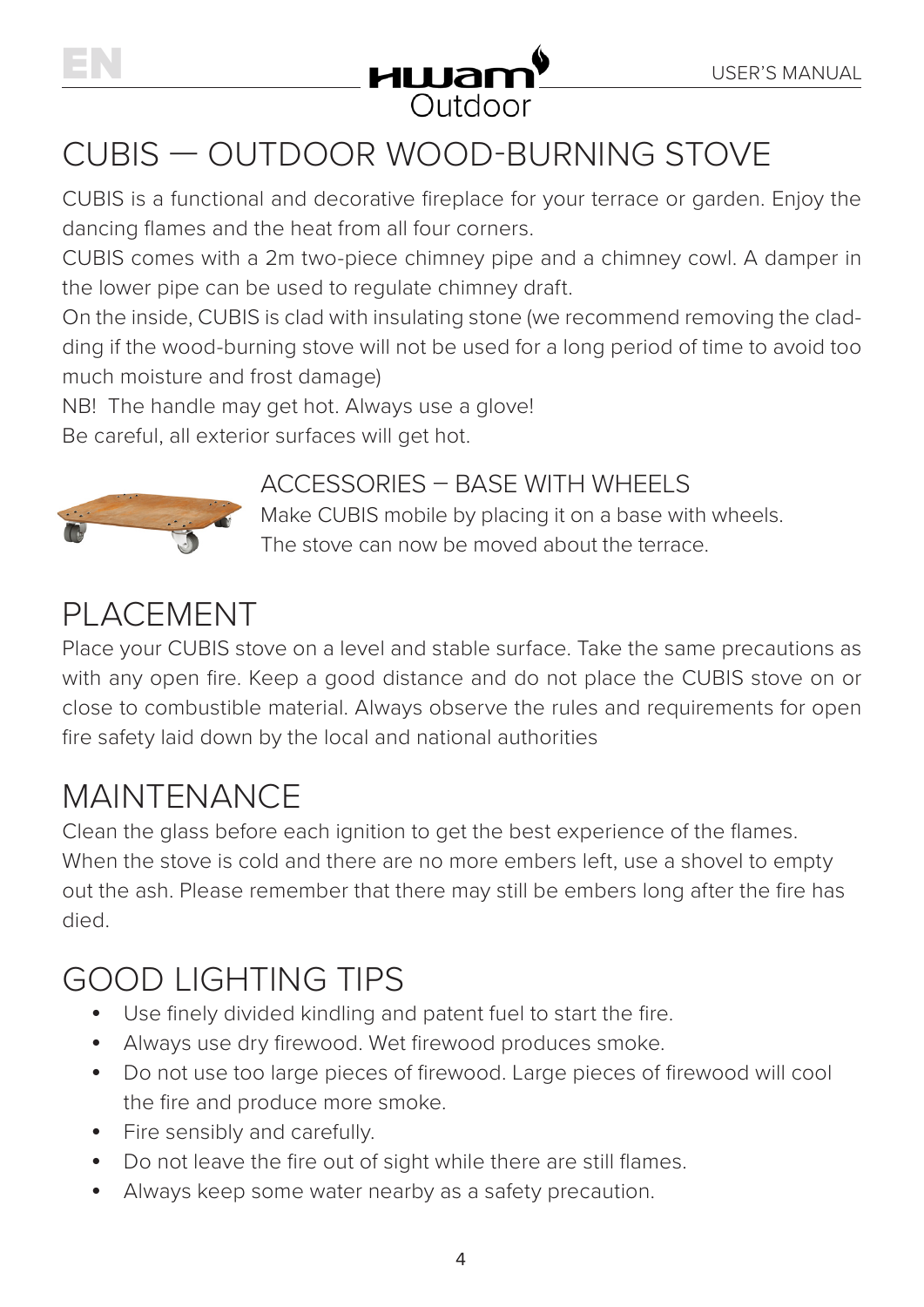

#### ASSEMBLY INSTRUCTIONS



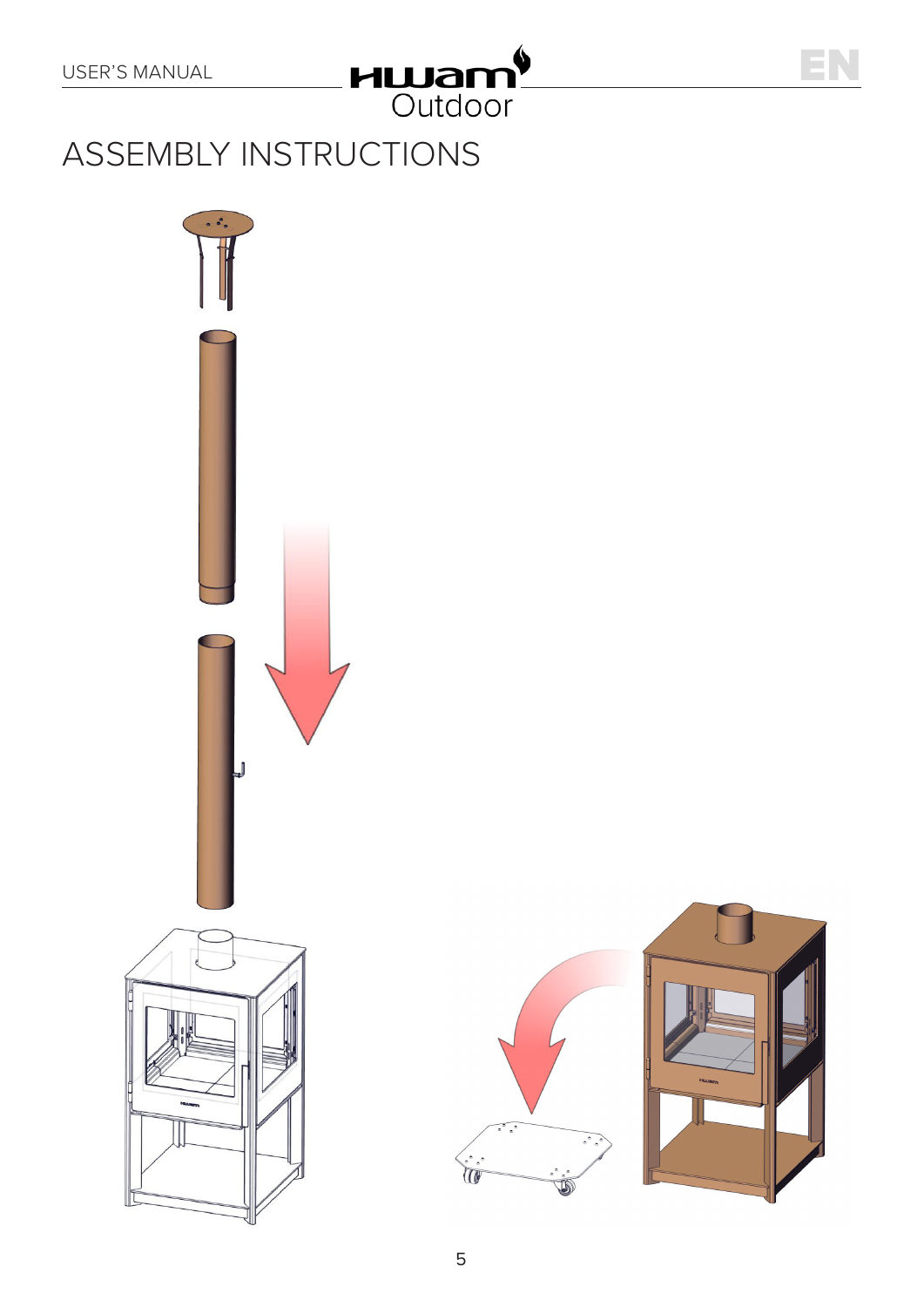



#### CORTEN STEEL

Corten steel is characterised by a rusty surface. A special alloy of copper, nickel and chromium has been added to the steel. The means that the surface quickly forms a layer of rust. At the same time, the corrosion time of the steel underneath the surface is strengthened and prolonged by up to 8 times.

The rusty red colour will build and change over time depending on the weather. In dry weather, it will be dark and dull; in rainy weather, shiny brownish.

#### TIPS TO QUICKLY BRING OUT THE RUSTY RED COLOUR

Your new HWAM Outdoor product has not yet developed its rusty patina when you buy it. It will take approx. 14 days of rain for the surface to rust. Depending on the weather, the patination process may take longer.

If you are a little impatient and would like to speed up the rusting process, you can do the following:

- Wash all surfaces in plain soapy water to remove any oil residues from when the product was produced.
- Let the surfaces dry.
- Then you can spray the surfaces with salt water (1/20) or vinegar, or apply it with a cloth.

 The acid in the vinegar accelerates the rusting process of the washed-down sides and shortens the process to approx. 3-4 days.

We do not recommend using strong detergents, as this may shorten the lifetime of the product.

#### MAINTENANCE

Please note that rust may rub off on and discolour the ground; it may also rub off when you touch it. Rust can be removed from concrete tiles with oxalic acid (100 g of oxalic acid to 1 litre of water). Rub at the stain and rinse with clean water. Rust stains on surfaces are also bleached by the sun.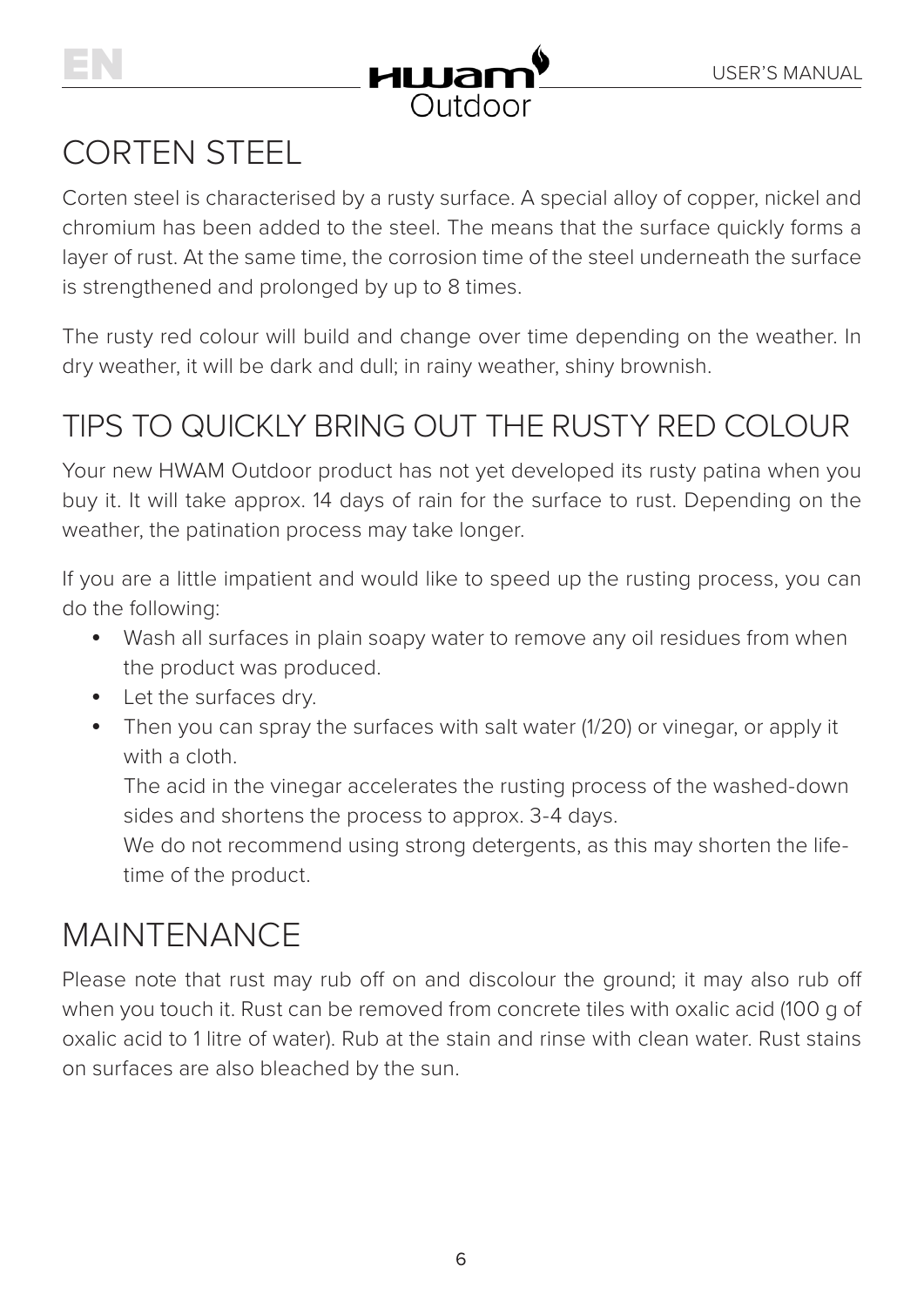

#### WHO IS HWAM A/S

HWAM A/S is one of Denmark's largest manufacturers of modern high-quality wood-burning stoves. HWAM A/S has been an innovative player in the wood-burning stove industry since the 1970s and a pioneer within the technological development of wood-burning stoves.

HWAM products are manufactured at a high-tech production facility in Denmark. In 2021, HWAM A/S will expand its range with a HWAM Outdoor series. Production will be in the experienced Danish hands of our wood-burning stove production.

Read more about HWAM A/S at www.hwam.com.